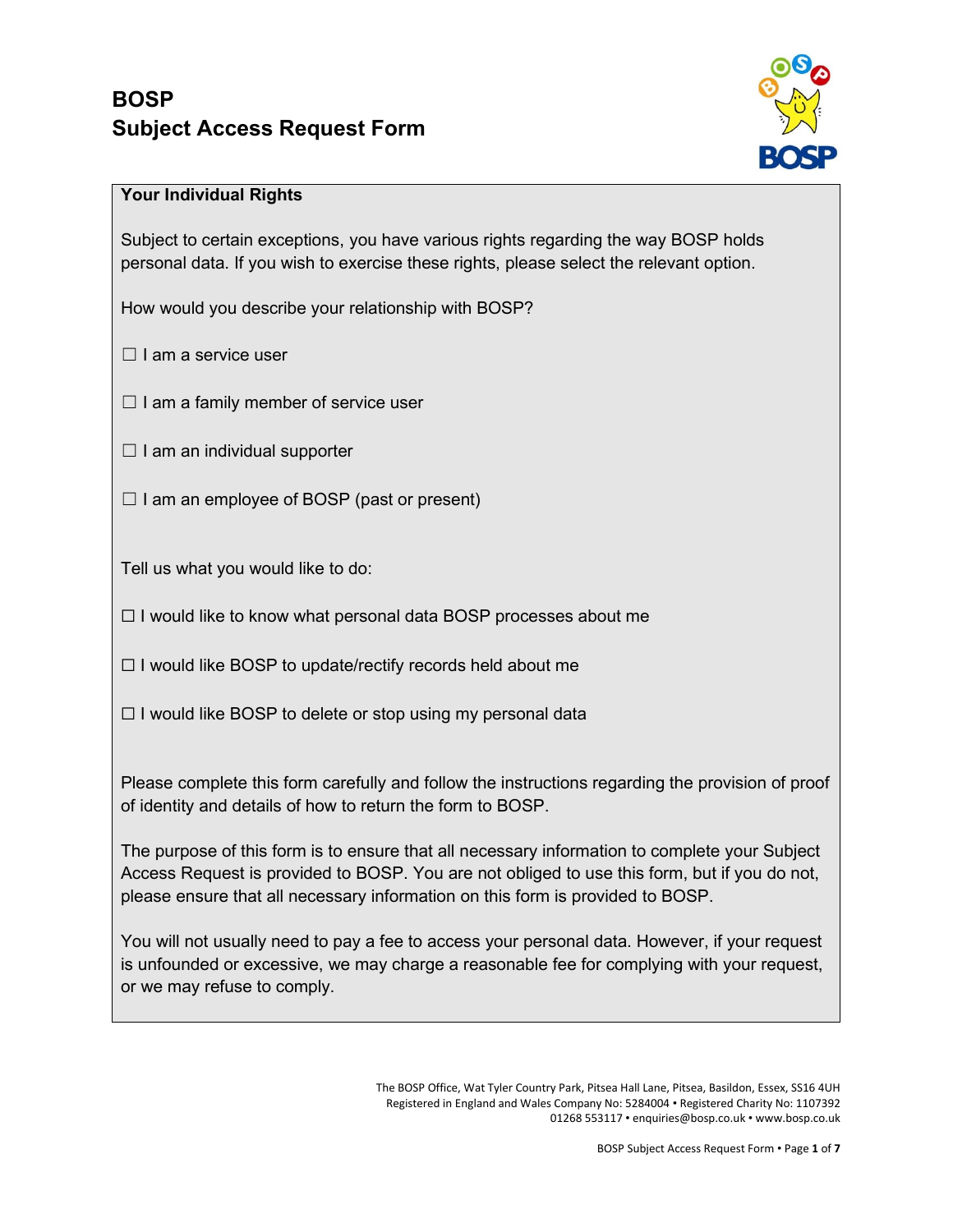

## **1) Personal Details of Data Subject**

| Name: (first names, middle names, surname (current and any previous): |                                                 |  |
|-----------------------------------------------------------------------|-------------------------------------------------|--|
| Mr / Mx / Mrs / Ms / Miss:                                            | Date of birth: Click or tap here to enter text. |  |
| Current address:                                                      | Previous address:                               |  |
| Daytime telephone number:                                             |                                                 |  |
| Email address:                                                        |                                                 |  |

## **2) Are you the Data Subject?**

| ⊠Yes                                      | ∃No                                              |
|-------------------------------------------|--------------------------------------------------|
| If you are the data subject, please go to | If you are acting on behalf of the data subject, |
| Section 4                                 | please go to Section 3                           |

## **3a) Personal Details of the person requesting information (if different from Section 1)**

| Name: (first names, middle names, surname (current and any previous): |                   |  |
|-----------------------------------------------------------------------|-------------------|--|
| Mr / Mx / Mrs / Ms / Miss:                                            | Date of birth:    |  |
| Current address:                                                      | Previous address: |  |
| Daytime telephone number:                                             |                   |  |
| Email address:                                                        |                   |  |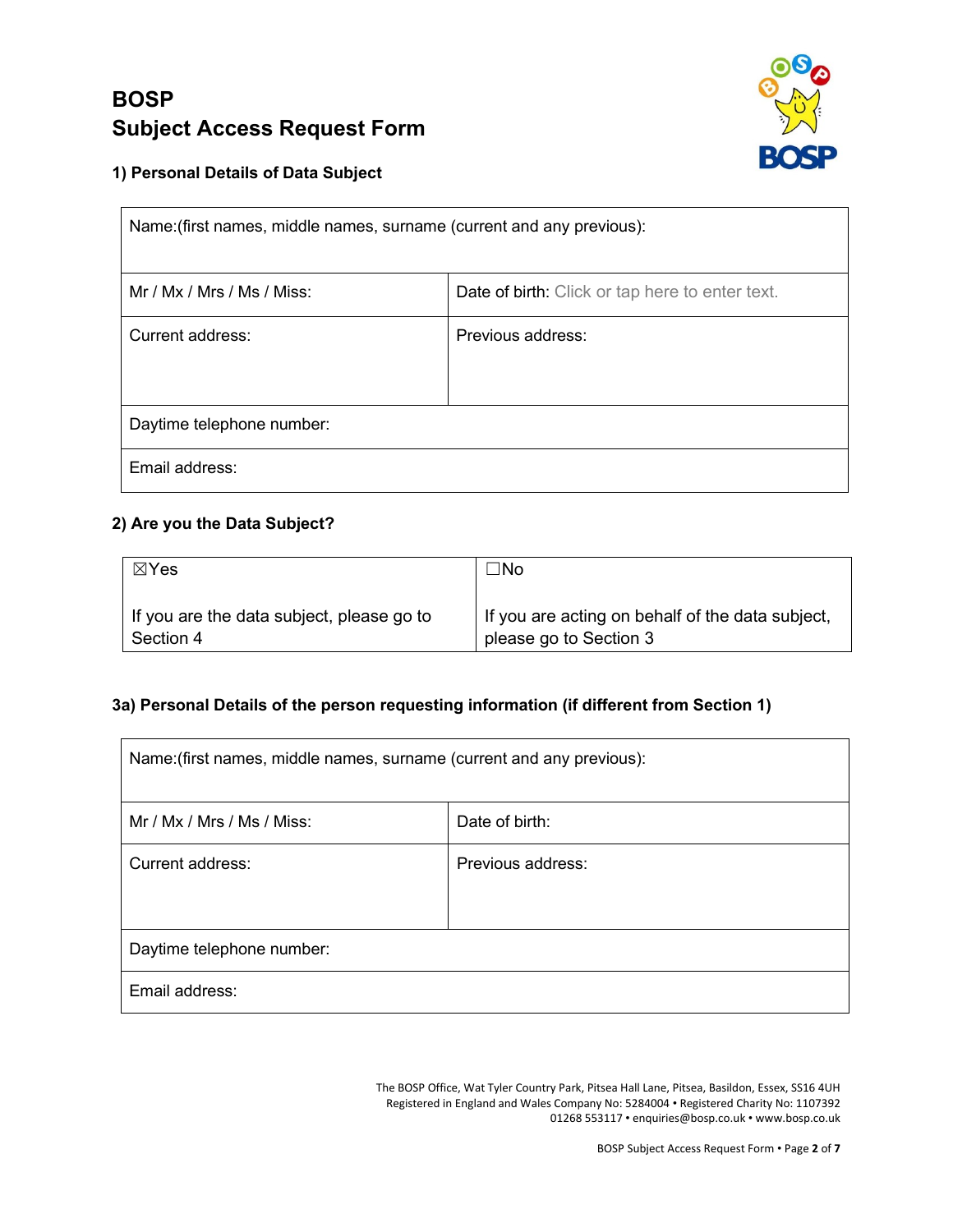

### **3b) Your relationship to the Data Subject that leads you to make this request on their behalf:**

### **3c) Proof of your authority to act on behalf of the Data Subject**

You must obtain authority from the data subject before their personal data can be released. You should obtain the data subject's signature below or provide a separate note of authority. This must be an original signature, not a copy.

If the data subject lacks capacity to give authority in this way, you should provide evidence of the authority that you have to act on their behalf, such as proof of legal guardianship or a power of attorney. Please see note 4 of the guidance notes.

I hereby give my authority for the representative named in Section 3 of this form to make a Subject Access Request on my behalf under the General Data Protection Regulation (Regulation (EU) 2016/679)

| Signature of Data Subject:       | Date:                         |
|----------------------------------|-------------------------------|
| Click or tap here to enter text. | Click or tap to enter a date. |

### **4) Details of the information you are requesting**

Please provide as much detail as possible; see note 2 of guidance notes for further information. Please continue onto a separate sheet if necessary.

Click or tap here to enter text.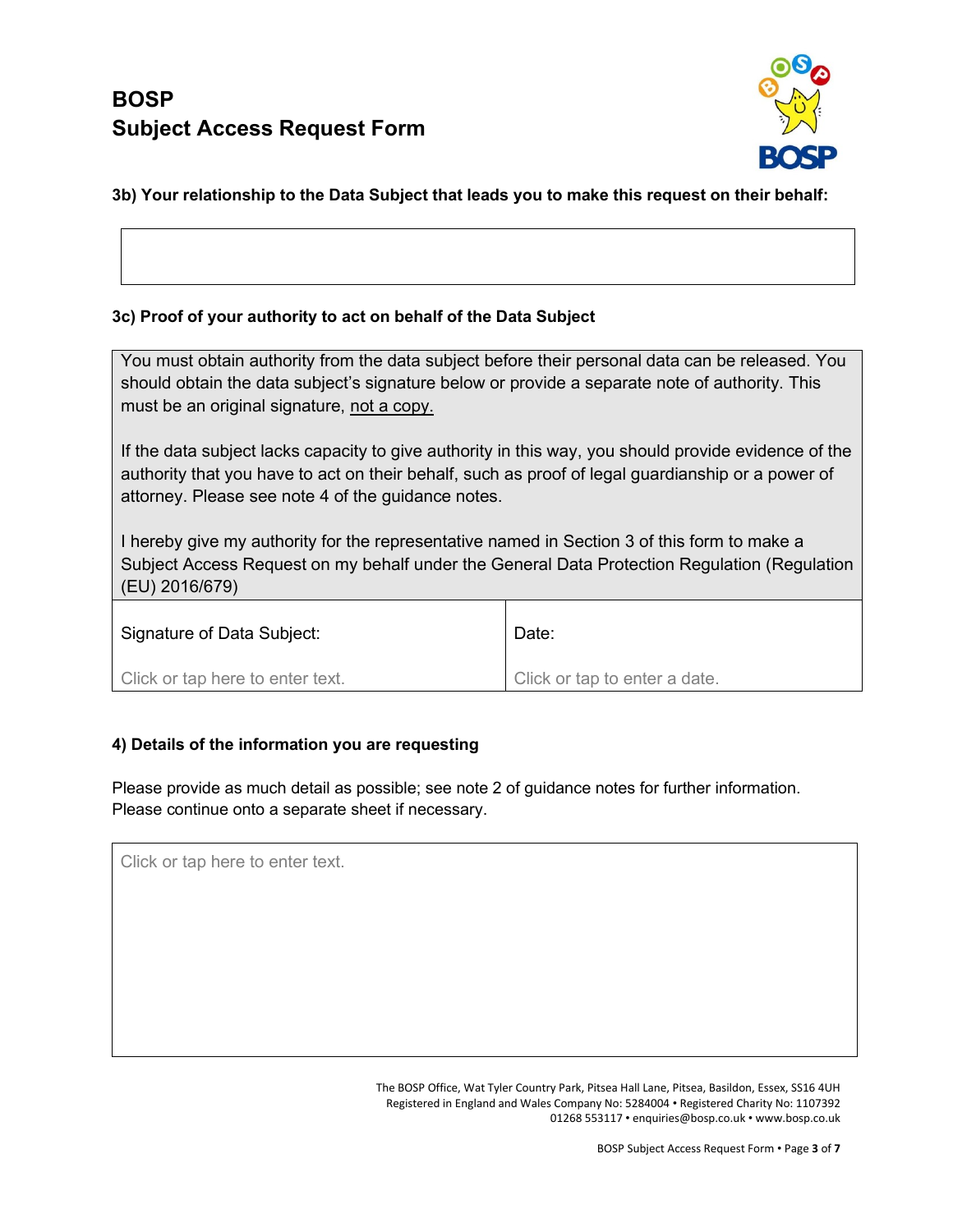

**5) Proof of Identification -** Documents supplied as proof of identity (see note 3 of the guidance notes)

☐Recent (Less than 3 months old) utility bill ☐Bank statement ☐Passport **or** Photo ID driving licence  $\Box$ Change of name document(s) if relevant

**Please note: photocopies of original documents are acceptable**; however, BOSP reserves the right to see original documents on request at any point during our search, if it is reasonable to do so in the circumstances.

### **6) Declaration**

The information which I have supplied in this application is correct, and I am the person to whom it relates or a representative acting on his/her behalf. I understand that BOSP may need to obtain further information from me/my representative in order to comply with this request.

| Signature of Data Subject/Representative: | Date:                         |
|-------------------------------------------|-------------------------------|
| Click or tap here to enter text.          | Click or tap to enter a date. |

There is no fee to pay to make this request. However, if your request is unfounded or excessive, we may charge a reasonable fee for complying with your request, or we may refuse to comply.

The completed application form and supporting proof of identity should be emailed or sent to:

The Data Protection Lead The BOSP Office Wat Tyler Country Park Pitsea Hall Lane **Basildon** Essex SS16 4UH

[privacy@bosp.co.uk](mailto:privacy@bosp.co.uk)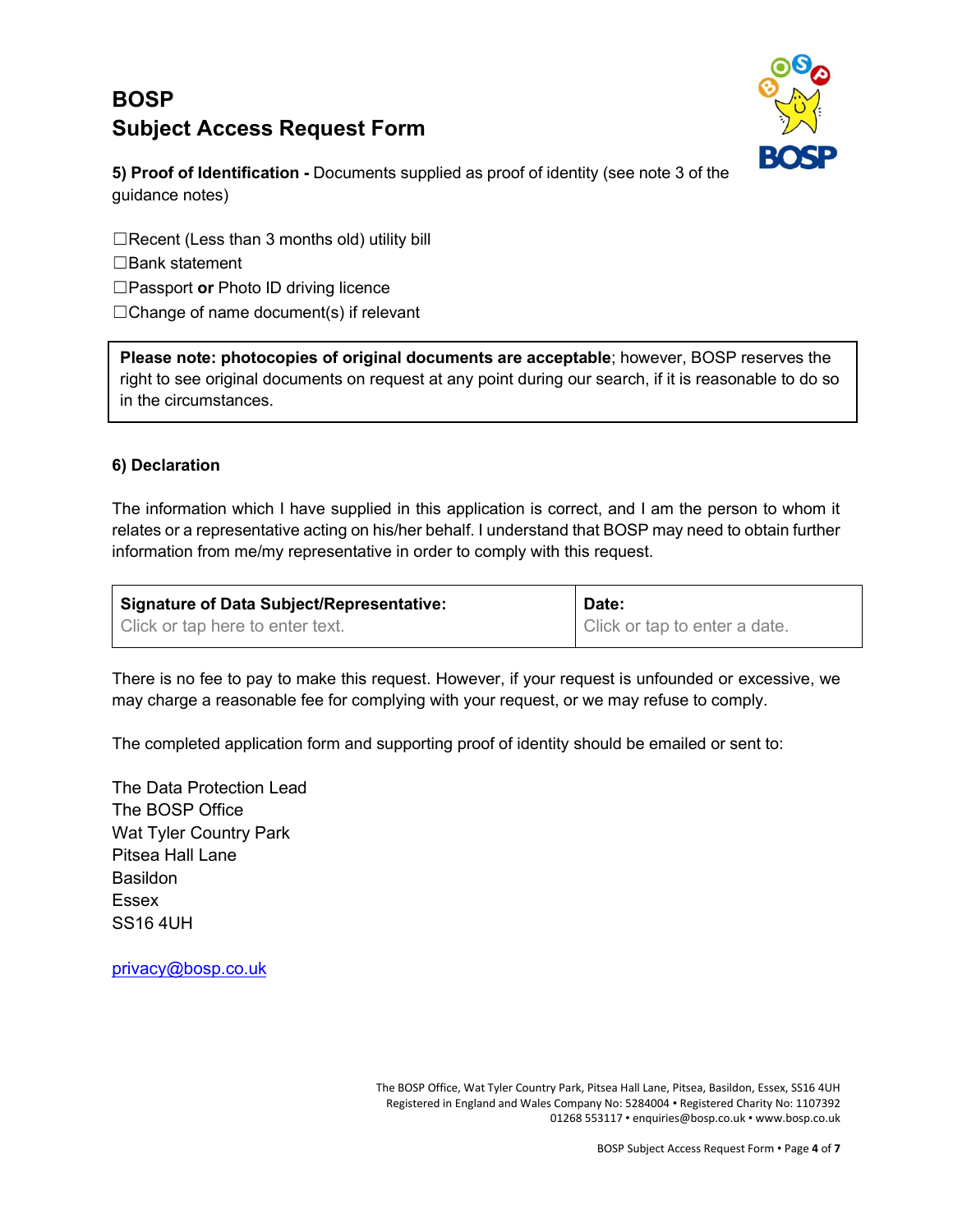

### **Guidance notes**

- **1. Personal details**: Please complete your personal details as requested. Please tell us if you have been previously known by any other name and if you have lived at your present address for less than two years, please give us your previous address. If you are requesting historical information then provide as many details as possible; for example, previous addresses you lived at with dates. Use a separate sheet of paper if required.
- **2. Details of the information you require**: You should give as much information and dates as you can to help with our search. If the information you require is held at a particular place, please let us know if you can, for example, it may be held by a particular team, office or school. Please give any relevant reference numbers that might be used for you. These details help us locate your information.
- **3. Proof of Identity:** Proof of name and address is required to ensure we only give information to the correct person. We require two pieces of identification to prove who you are. This should include one piece of photographic identification (passport/driver's license) and recent proof of address (utility bill/bank statement). We consider recent to be less than three months old. The proof of address must show your name, address and recent date. Please send proof of change of name document(s), if relevant.

**PLEASE NOTE: Photocopies of original documents are acceptable**; however, BOSP reserves the right to see original documents on request at any point during our search, if it is reasonable to do so in the circumstances.

**4. Proof of Entitlement to Request another person's Personal Information:** Under the Data Protection Act 2018, only an individual (data subject) has a right to ask to see their own records. We normally expect the subject access request to be made by the data subject themselves. All individuals aged 16 or over should make their own subject access requests if they have the mental capacity to make their own decisions (mental capacity as defined in the Mental Capacity Act 2005), unless they appoint someone else to make the subject access request on their behalf.

People making subject access requests on behalf of the data subject need to be able to show that they have the right to do so. We require one of the following to evidence this:

### **4.1) When the data subject is 16 and over:**

#### **A) A person making a subject access request on behalf of a person with mental capacity aged 16 or over**

- 1. Proof of consent we require a signed letter of consent from the data subject saying that you can access their personal information
- 2. We require proof of identification and proof of address documents for both the requester and the subject
- **B) A person making a subject access request on behalf of a person lacking mental capacity aged 16 or over**

1. For young persons aged 16-17 years, proof of parental responsibility and lack of capacity.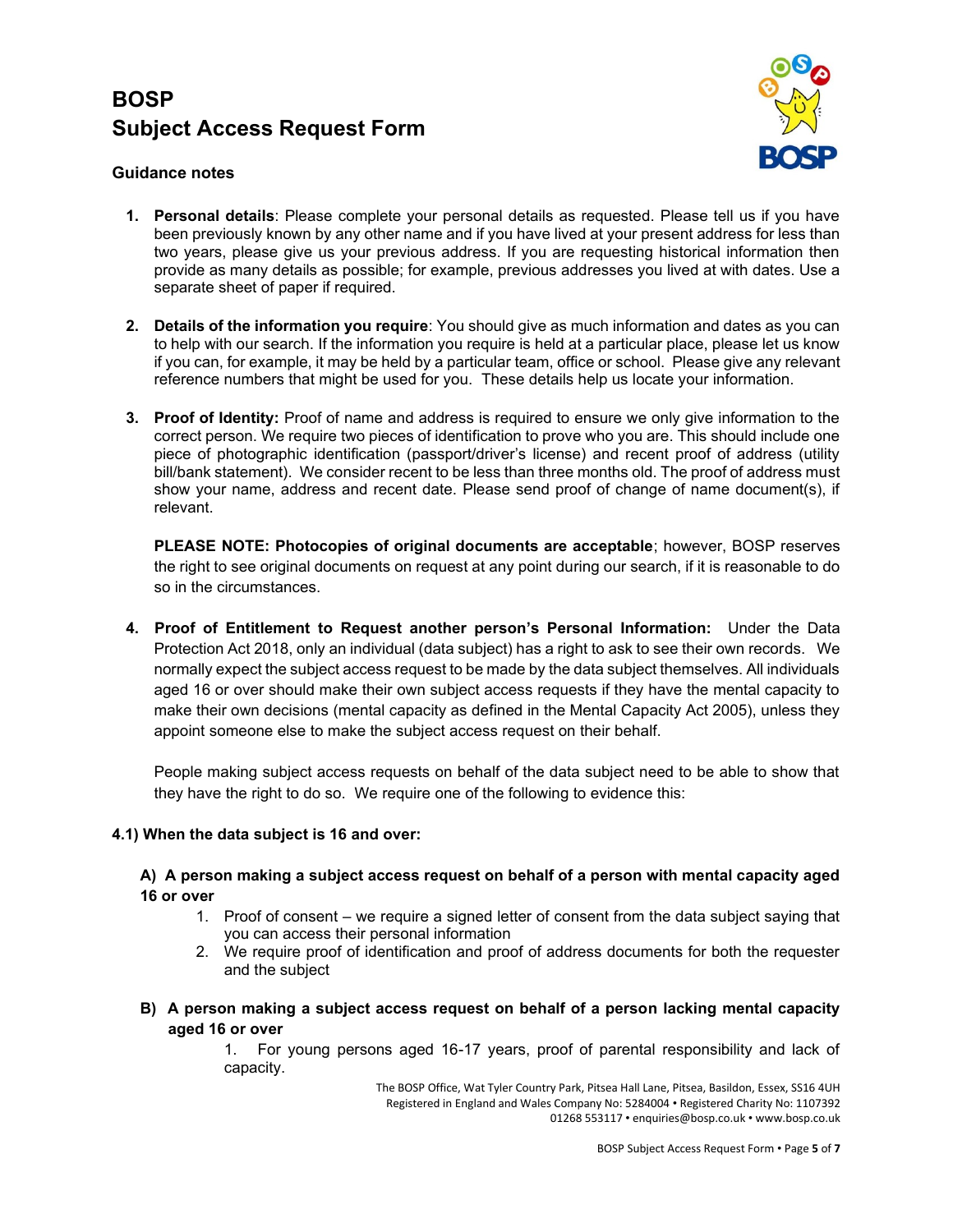

For persons aged 18 or over, proof of a valid Lasting Power of Attorney or an Enduring Power of Attorney or proof of Court-appointed Deputyship.

**Subject access requests on behalf of persons lacking mental capacity:** Please note that BOSP will only release information if we can establish that the disclosure is justified, having balanced the person's best interests against the person's right to privacy.

### **4.2) When the data subject is under 16:**

- **C) An adoptive parent making a subject access request on behalf of their child aged below 16 years**
	- 1. Adoption Order
- **D) A person who is not the child's parent making a subject access request on behalf of a child aged below 16 years**
	- 1. Residence Order granted by Court, or
	- 2. Special Guardianship Order granted by Court, or
	- 3. Proof of permission to make the subject access request a signed letter or consent form from a person with parental responsibility and/or from the child (if the child is 12 years or older).
- **E) A birth parent making a subject access request on behalf of their child aged below 16 years**
	- **1. Birth mother (married or unmarried to birth father of child)**

1. Child's birth certificate – showing both the named mother, the named child

**2. Birth father (married to birth mother of child)**

1. Child's birth certificate – showing the named father, the named child and the birth parents' marriage certificate

#### **3. Birth father (unmarried to birth mother of child)**

- **For child born before 1 December 2003**
	- 1. Child's birth certificate showing re-registration of the birth after 1 December 2003 and naming the birth father as the child's father, or
	- 2. Parental Responsibility Order granted by Court, or
	- 3. Residence Order granted by Court, or
	- 4. Proof of being appointed the child's Guardian by Court, by child's birth mother or other Guardian, or
	- 5. Parental Responsibility Agreement with birth mother.
- **For child born after 1 December 2003**
	- 1. Child's birth certificate naming the birth father, or
	- 2. (2) to (5) from above for child born before 1 December 2003.

**Note: Registration or re-registration of the child's birth requires both the mother and the father being physically present at the registry office and signing the birth register.**